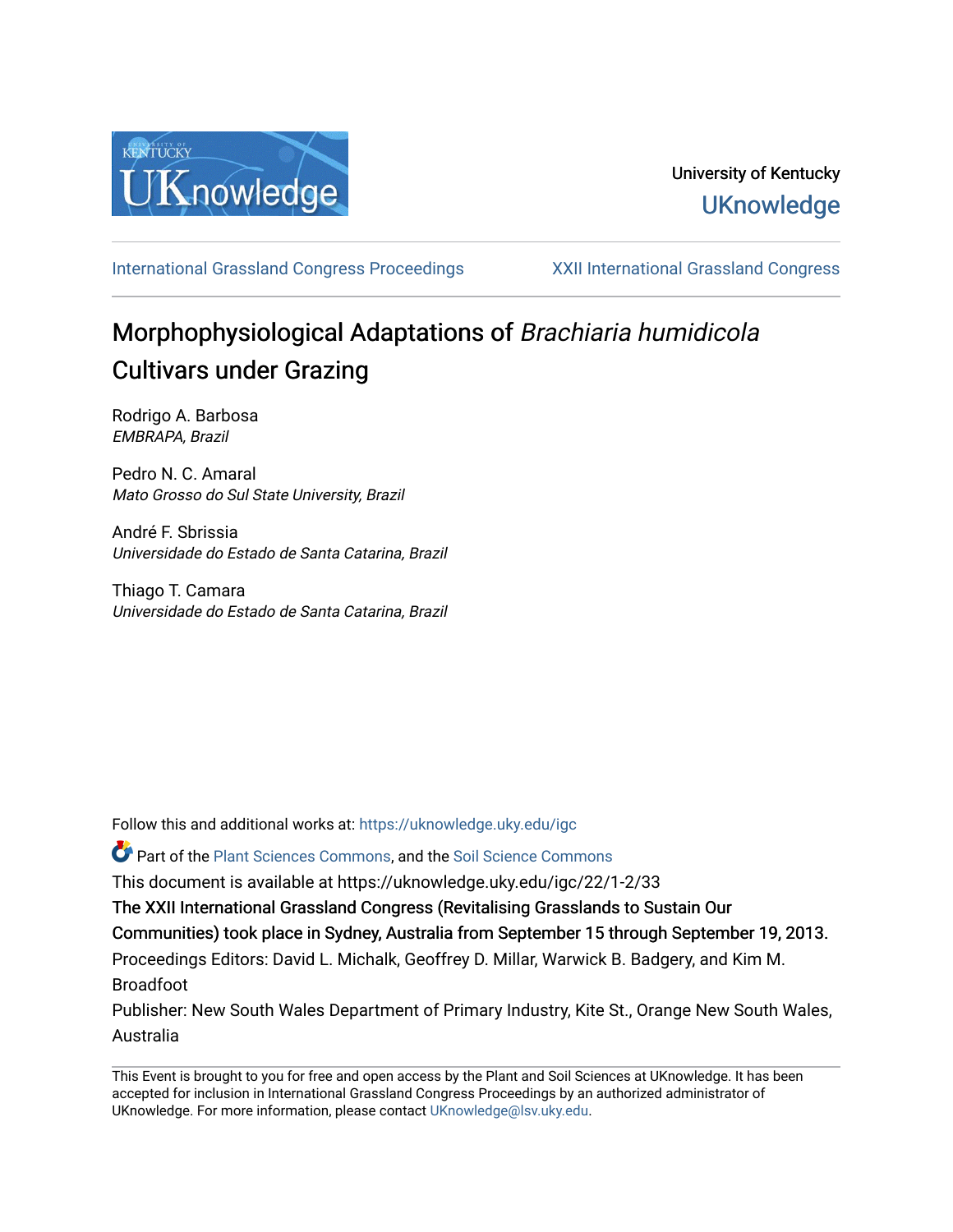# Morphophysiological adaptations of *Brachiaria humidicola* cultivars under grazing

*Rodrigo A Barbosa <sup>A</sup> , Pedro N C Amaral <sup>B</sup> , André F Sbrissia C and Thiago T Camara <sup>C</sup>*

A Embrapa Beef Cattle, Campo Grande, MS, Brazil www.embrapa.br B Mato Grosso do Sul State University, Dourados, MS, Brazil www.uems.br C Santa Catarina State University, Florianópolis, SC, Brazil www.cav.udesc.br

Contact email: rodrigo.barbosa@embrapa.br

**Keywords:** Phyllochron, lamina length, leaf lifespan, number of green leaves, continuous stocking.

# **Introduction**

Pastures of *Brachiaria humidicola* are broadly used in Brazil, especially in soils with low fertility and poor drainage (Valle *et al*. 2010). Currently, 3 cultivars are commercially available: Tully, Llanero and BRS Tupi (available since 2012). Despite the extensive use of this species, research has focused primarily on aspects related to herbage and animal production, while only a few studies aimed at understanding morphological adaptations of the plants when subjected to grazing and contrasting environmental conditions.

Therefore, the aim of this work was to evaluate some morphological traits of 2 *B. humidicola* cultivars when continuously stocked during 2 seasons of the year.

# **Methods**

The experiment was carried out at the EMBRAPA National Beef Cattle Research Center, in Campo Grande, MS, Brazil (20°27' S, 54°37' W; 530 m a.s.l.), from January to December 2012. The climate, according to the Köppen-Geiger classification, is rainy (tropical savannah), subtype Aw. The soil of the experimental area is classified as an Oxisol (red clayed latosol), with poor drainage and subject to temporary flooding.

Pastures of 2 *Brachiaria humidicola* cultivars (BRS Tupi and Tully) were established in early 2004 and, since 2010, were fertilised annually with 30 kg/ha  $P_2O_5$ , 30 kg/ha K2O and 50 kg/ha N. The experimental area comprised 9 ha, divided into 6 paddocks of 1.5 ha. Nelore steers were used with an average live weight of 220 kg. Treatments consisted of the 2 cultivars assigned in a complete randomised block design with 3 replications. The area was continuously stocked with stocking rate adjusted in order to maintain a relatively constant sward height of 20 cm throughout the year. Sward height was monitored weekly at 30 points per experimental unit using a sward stick (Barthram 1985). Morphogenetic and structural traits were assessed on 15 marked tillers per experimental unit. The following variables were measured: phyllochron, leaf lamina length and leaf lifespan. At the end of each cycle of data collection (on average 4 weeks), new tillers were marked. Data were grouped by season of the year (dry and rainy seasons) and analysed by a mathematical model, where cultivars and seasons were considered fixed effects and the interactions between them and blocks as random effects. All statistical analyses were performed by the method of least squares using the General Linear Model of SAS (Statistical Analysis System 1996). Means were compared using a significance level of 5%.

## **Results and Discussion**

Canopy heights remained relatively constant throughout the year and within the targets, for both cultivars. During the dry season, average sward heights were  $18.2 \pm 2.4$  cm and  $17.6 \pm 2.8$  cm for Tully and BRS Tupi, respectively; during the rainy season, the values were  $20.1 \pm 1.9$  cm for Tully and  $21.9 \pm 1.4$  cm for BRS Tupi. The number of green leaves per tiller (NGL) (5.2 leaves/tiller) was not affected by season of the year, but Tully had more green leaves than BRS Tupi (5.6 *vs* 4.7 leaves/tiller). The NGL seems to be a genotypic constant (Lemaire and Chapman 1996) and may vary between species and even among cultivars. This characteristic is related to leaf lifespan (LLS) expressed by the number of intervals of leaf appearance. Thus, the greater NGL for Tully can be attributed to the higher LLS, mainly during the dry season (Table 1). Moreover, LLS was constant for BRS Tupi between seasons, apparently an adaptation to produce the same amount of leaves in a given time. According to Robson (1969), there are several strategies for producing the same quantity of leaves, including variations in rates of appearance and elongation of leaves and duration of the elongation period. The phyllochron showed the same pattern as LLS, *i.e.,* phyllochron values for BRS Tupi were constant between seasons, while Tully displayed higher values for phyllochron during the dry period (Table 1). The values for phyllochron for BRS Tupi and Tully were similar during the rainy season but Tully had lower values than BRS Tupi during the dry period.

Another interesting result concerned the final leaf lamina length (FLL). For Tully, FLL reduced only slightly from wet to dry season, while for BRS Tupi the reduction was around 35%. This pattern indicates that the cultivars present different strategies to adapt to changes in the environment. BRS Tupi seems much more effective at using available resources to expand leaves rapidly when